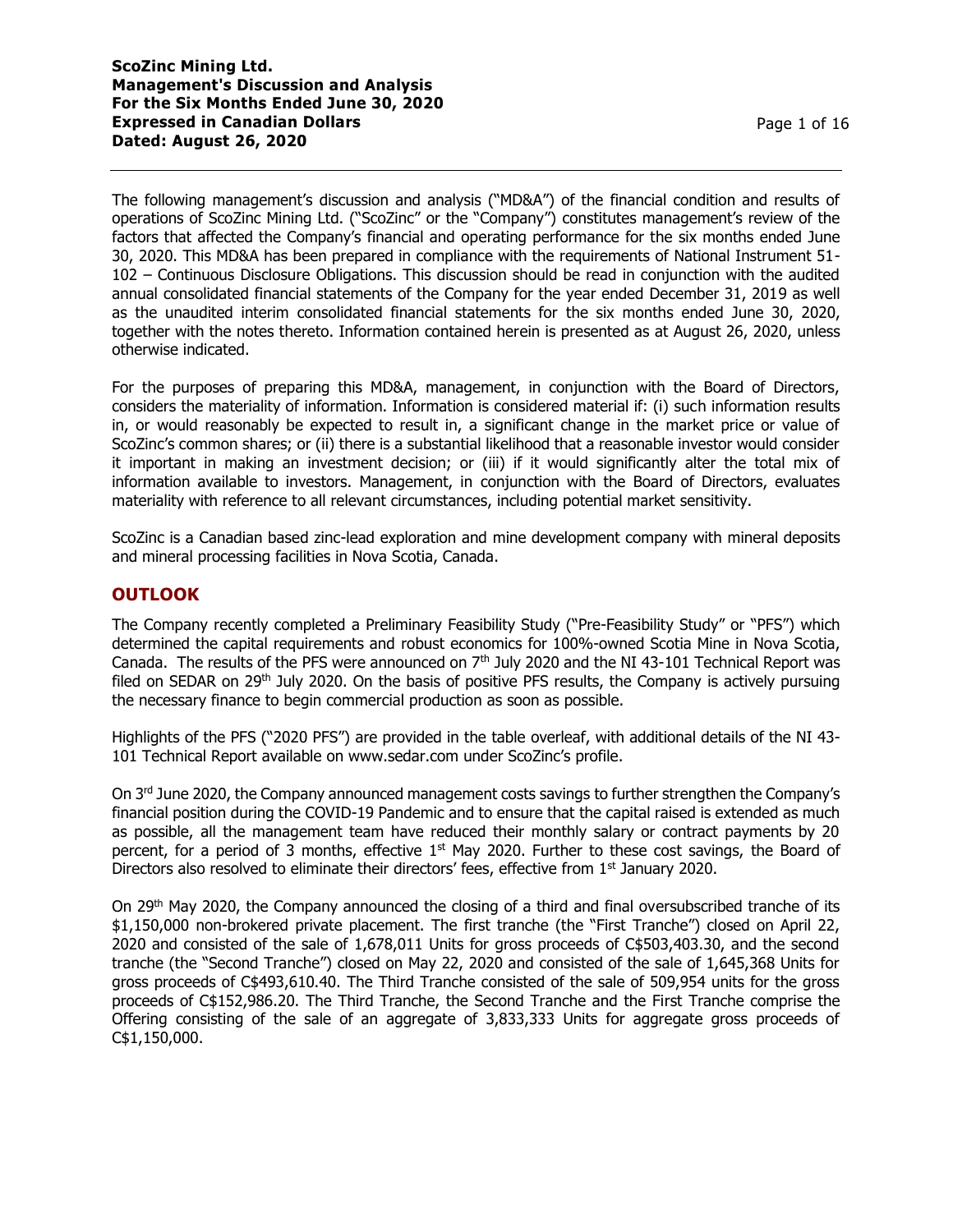| TTC-Peasibility Study Highlights                                |             |  |  |  |  |
|-----------------------------------------------------------------|-------------|--|--|--|--|
| Pre-Tax Net Present Value (Discount Rate 8%)                    | \$156M      |  |  |  |  |
| Pre-Tax Internal Rate of Return                                 | 52%         |  |  |  |  |
| After-Tax Net Present Value (Discount Rate 8%)                  | \$115M      |  |  |  |  |
| After-Tax Internal Rate of Return                               | 49%         |  |  |  |  |
| <b>EBITDA</b> (Annual Average)                                  | \$17.1M     |  |  |  |  |
| Payback Period (Years)                                          | 2.4         |  |  |  |  |
| Pre-Production CAPEX (incl \$2.7M contingency & \$1.2M finance) | \$30.8M     |  |  |  |  |
| Metal Production Zinc (5 Year Annual Average)                   | 35M lbs     |  |  |  |  |
| Metal Production Lead (5 Year Annual Average)                   | 15M lbs     |  |  |  |  |
| Zinc Concentrate Grade (LOM Average)                            | 57%         |  |  |  |  |
| Lead Concentrate Grade (LOM Average)                            | 71%         |  |  |  |  |
| Processing Throughput Rate (Tonnes Per Day)                     | 2,700       |  |  |  |  |
| Life of Mine ("LOM") (Years)                                    | 14.25       |  |  |  |  |
| Ore Reserves Mined (LOM Total)                                  | 13.66Mt     |  |  |  |  |
| Zinc Ore Grade (LOM Average)                                    | 2.03% Zn    |  |  |  |  |
| Lead Ore Grade (LOM Average)                                    | 1.10% Pb    |  |  |  |  |
| Net Revenue After Royalty & Treatment Charges                   | \$822M      |  |  |  |  |
| <b>Operating Cash Flow Before Taxes</b>                         | \$335M      |  |  |  |  |
| <b>Financing Costs</b>                                          | \$4.6M      |  |  |  |  |
| C1 Costs Over LOM <sup>1</sup>                                  | US\$0.59/lb |  |  |  |  |
| Total Operating Cost (Per tonne Milled LOM)                     | \$53.72/t   |  |  |  |  |
| All-In-Sustaining-Cost $(ZnEq)^{1,2}$                           | US\$0.60/lb |  |  |  |  |
| Zinc Price (LOM Average)                                        | US\$1.19/lb |  |  |  |  |
| Lead Price (LOM Average)                                        | US\$0.89/lb |  |  |  |  |
| Foreign Exchange Rate (CAD:USD)                                 | 0.71        |  |  |  |  |

**Pre-Feasibility Study Highlights**

All dollar amounts are expressed in Canadian Dollars unless otherwise noted

<sup>1</sup> After Lead credits deducted

<sup>2</sup> All-In-Sustaining-Costs ("AISC") are C1 Costs plus Sustaining Capital and Financing Costs

On 17th December 2019, the Company announced a new mineral resource estimate ("2019 MRE") which effectively doubled the total measured and indicated resources applied in all past PEAs on the Scotia Mine. Based upon the new 2019 MRE and a mill trade off study by Ausenco Engineering Canada, the PFS will produce an independent NI 43-101 technical report, including new mineral reserve estimates.

During the third quarter of fiscal 2019, ScoZinc's head office address was changed to Halifax (Nova Scotia) from Toronto (Ontario) to bolster the Company's Nova Scotian focus and demonstrate our commitment to advancing our operations in Nova Scotia. Our new head office address is provided on our website.

On October 25, 2019, the Company appointed Mr. Mark Billings as an Independent Director.

On October 7, 2019, the Company announced that it has appointed Mr. Jason Baker as its new Mine Manager of the Scotia Mine, and also appointed Mr. Candrea as its new Vice-President of Investor Relations.

On August 21, 2019, Mr. Ashwath Mehra joined the Board of Directors and Mr. Mark Haywood was appointed the President and Chief Executive Officer of the Company, replacing Mr. Joe Ringwald, both effective August 20, 2019.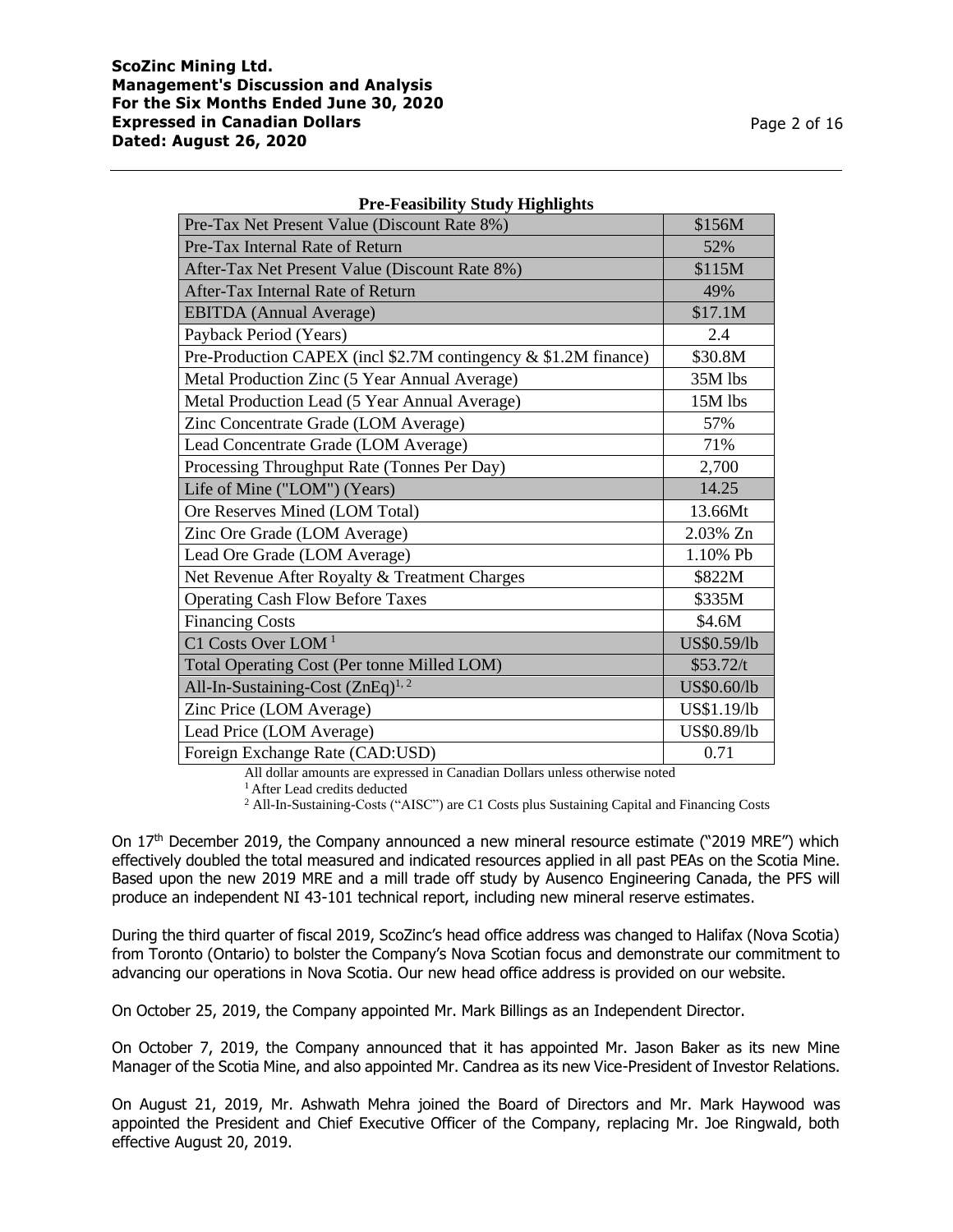On April 3, 2018, the Company executed a strategic term sheet with MRI Trading AG ("MRI"). The terms include:

- 1. Life of mine offtake agreement for lead and zinc concentrates;
- 2. CDN\$14M debt at competitive terms; and
- 3. CDN\$1M as an equity "lead order" for a planned financing.

The debt and equity components provide for over half of the required funds to recommence mining and milling operation. The offtake agreement provides competitive terms for 333,000 wmt of zinc concentrate and 133,000 wmt of lead concentrate from the Company's Scotia Mine in Nova Scotia. Due diligence was completed awaiting discussions on final terms after completion of the PFS. Considerable interest was shown in ScoZinc's high-quality concentrate with numerous competing parties offering terms for the project's zinc and lead concentrates. MRI was selected following collaborative negotiations due to their familiarity and history with the project, their willingness to include an equity investment in the Company, favorable debt terms and ability to quickly complete the transaction in support of restarting operations as soon as possible.

# **PROPERTY INFORMATION, COMPLETED ACTIVITIES AND OUTLOOK**

## **Scotia Mine**

On May 31, 2011, the Company completed the \$10 million acquisition of all shares and assets of ScoZinc Limited, including the Scotia Mine in Nova Scotia, an extensive mineral claims package that is subject to a mineral royalty to the Government of Nova Scotia and other royalties on certain other mineral interests. A portion of the gross sale proceeds was paid directly to the Government of Nova Scotia to increase bonding requirements for an amended reclamation and closure plan for the Scotia Mine and to pay all outstanding production royalties to the Government of Nova Scotia that were payable prior to the closure of the Scotia Mine in 2009. Since the mine's closure, the key permits, mineral claims, and other approvals necessary to proceed with a restart have been maintained or renewed.

In October 2011, the Company completed a 4,940-metre, 39-hole drill program at the Scotia Mine site to better define mineral resources adjacent to the Main Pit and improve confidence in the block model. The results of the drill program provided a basis to re-assess the block model used in an independent preliminary economic assessment ("PEA") report dated October 7, 2011. Subsequently, a new inventory of mineral resources was published in a technical report to NI 43-101 standards on October 9, 2012.

In the first quarter of 2012, the Company completed an airborne geophysical survey of its exploration properties in Nova Scotia using the helicopter-borne Versatile Time Domain Electromagnetic system. The work area covered geological strata that contain former producing mines, such as Walton Mine, Smithfield Mine, and Mindamar (Stirling) Mine. Following the initial findings of the survey, the Company expanded the survey to include its mineral claim holdings in the Musquodoboit area along an interpreted northeast extension of the favourable carbonate reef structures that host the Gays River and Getty deposits. As a result of this survey, exploration targets were identified for future exploration fieldwork.

In the first, second, and fourth quarters of 2013, the Company's geologic personnel completed soil sampling programs on exploration licenses and claim blocks held within Nova Scotia and Cape Breton. The purpose of the soil sampling program was to follow up and evaluate certain high-priority geophysical targets identified from the 2012 airborne geophysical survey. In addition, expenditures incurred from the soil surveys were utilized to fulfill the annual assessment requirements needed to keep the claims and licenses in good standing. All work was conducted in areas underlain by favourable geologic lithologies known to host zinc-lead mineralization as exemplified by former producing mines.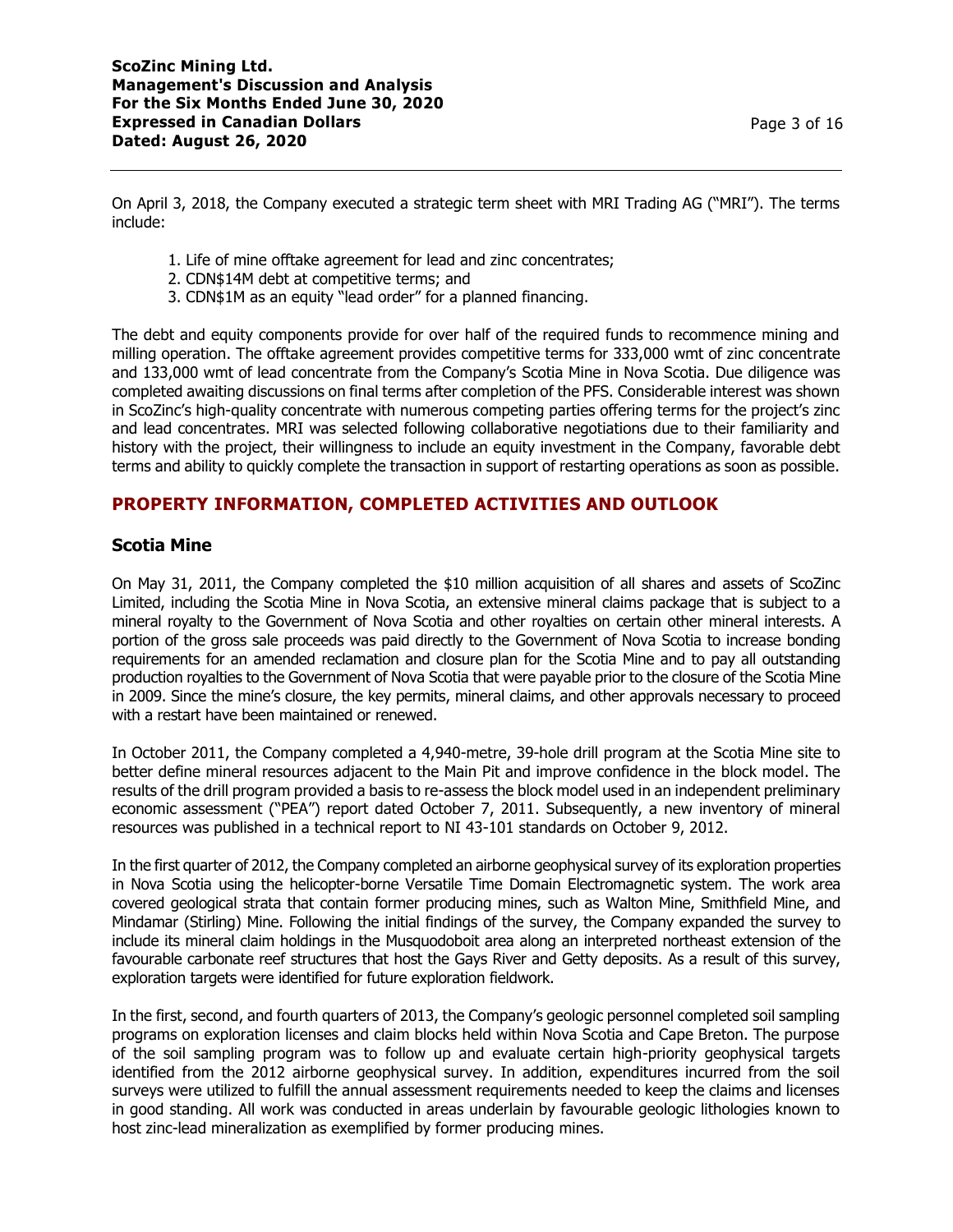On May 18, 2012, the Company received approval from the Government of Nova Scotia for an amended Industrial Approval to develop the southwest side of the Main Pit (the "SW Expansion"). As a result and as of that date, ScoZinc had all of the necessary permits and approvals to proceed with mining operations at the Main Pit and the SW Expansion. Additional reclamation and closure bonding would be required before the Company can develop the SW Expansion.

On December 21, 2012, the Company reported an update to the PEA technical report published in the October 7, 2011. The updated PEA was based on the Mineral Resource disclosed on October 9, 2012 that reported a 55% increase in Measured Mineral Resources and 65% increase in Indicated Mineral Resources in the Main and Northeast pits relative to the Mineral Resource utilized in the prior PEA. The study outlined a conceptual mine life of more than seven years from the Main and Northeast open pits only, whereas the previous PEA reported a similar mine life but also considered the inclusion of the Company's nearby Getty deposit. A second update to the PEA was published in June 2013 that incorporated the results of a metallurgical test work program completed in the second quarter of 2013. This updated PEA also considered the inclusion of a small underground mining operation to extract higher grade mineralization. A summary discussion of that revision to the PEA is provided in the Company's June 11, 2013 news release.

In the third quarter of 2013, the Company's Board of Directors conducted an in-depth review of the Company's 100% owned Scotia Mine and the Company's exploration prospects (collectively, "ScoZinc's Projects"), the outlook for commodity prices, and the current environment for financing mining operations. Based upon the findings of this review, the Board determined that the Scotia Mine is a valuable asset. However, in light of the uncertain prevailing environment for metal prices and mine development financing at that time, the Board decided to suspend the restart of the Scotia Mine and place the project on care and maintenance in order to preserve its value and reduce Company expenditures.

As part of the care and maintenance program, an ongoing objective of the Company is to maintain all of the key permits, mineral claims, and other approvals necessary to proceed with the restart of the Scotia Mine. In the fourth quarter of 2016, the Company initiated discussions with the Nova Scotia departments of the Environment and Natural Resources for the renewal of the industrial approval (the "IA") for Mineral Lease 10-1 that contains the Scotia Mine. The IA which expired in February 2017 was renewed in September 2017 for an additional 10 years. Similarly, the environmental assessment which expired in October 2017 was renewed.

In the fourth quarter of 2017 the Company initiated an independent update to the Preliminary Economic Assessment based on a more detailed mine plan, contract mining with bids from major Nova Scotia contractors, updated capital costs, and updated milling and other operating costs. Results of the study were disclosed in a news release dated December 19, 2017 and the NI43-101 technical report with final results was disclosed in February 2018. As the study showed robust economics for the restart of operations, necessary key permits were in place, and a favorable metal price and exchange rate environment was expected for the foreseeable future, the Company initiated efforts to raise funds for restarting operations.

On October 22, 2018, the Company announced it had completed additional technical and economic optimization studies to update the February 2018 Preliminary Economic Assessment ("PEA") on its whollyowned Scotia Mine in Nova Scotia, Canada. Project returns remain very robust as increased throughput, lower Canadian dollar assumption and lower initial capital largely offset lower metal price assumptions. (see October 22, 2018 press release). With the completion of the 2019 MRE and the 2020 PFS, the PEA is now redundant.

On 17<sup>th</sup> December 2019, the Company announced a new mineral resource estimate ("2019 MRE") which effectively doubled the total measured and indicated resources applied in all past PEAs on the Scotia Mine.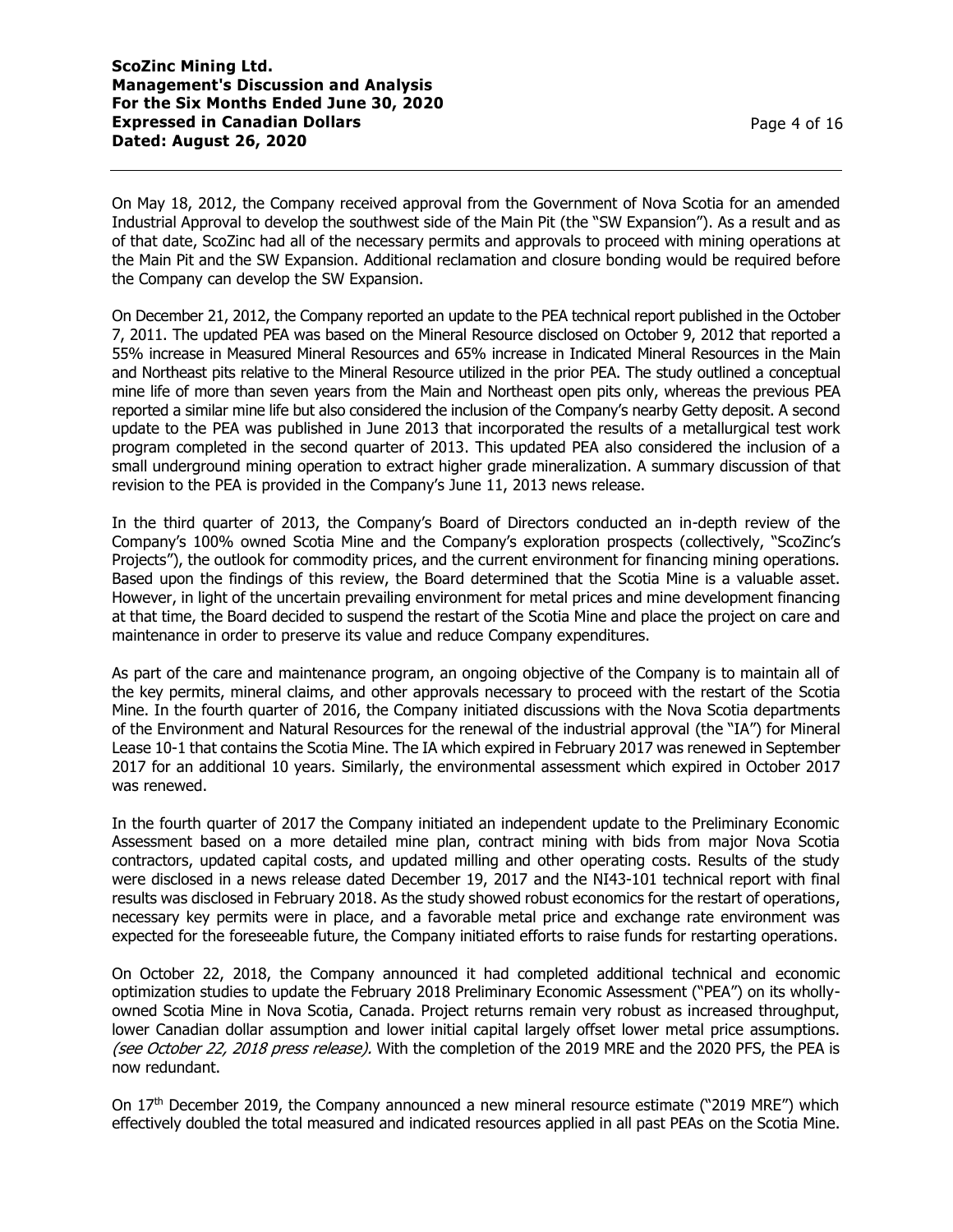Highlights of the 2019 MRE include:

- Total Measured & Indicated Resources of 25,450,000 tonnes at a Zinc equivalent grade of 2.84% (1.89% Zinc, 0.99% Lead), an increase in tonnage of 105% from previous resource estimates on the deposit.
- Total Inferred Resources of 5,010,000 tonnes at a Zinc equivalent grade of 2.13% (1.55% Zinc, 0.66% Lead), an increase in tonnage of 7% from the previous resource estimates on the deposit.

Additionally, on  $5<sup>th</sup>$  February 2020, the Company announced the results of a mill optimization trade-off study completed by Ausenco Engineering Canada. The trade-off study evaluated the mill and its processing bottlenecks and determined that a number of low-cost improvements could be made during a relatively short refurbishment period to significantly de-risk the processing operations.

Based upon the new 2019 MRE and the Ausenco optimization study, the Company then decided to complete a Preliminary Feasibility Study on the project, which would determine the Scotia Mine's first NI 43-101 mineral reserve estimate and a provide an independent NI 43-101 technical evaluation on the entire project.

On July 7, 2020, the Company announced the results of the Preliminary Feasibility Study ("2020 PFS") including its first NI 43-101 Mineral Reserve Estimate. The PFS was prepared in collaboration with the independent engineering firms of Ausenco Engineering Canada Inc., MineTech International Limited, SRK Consulting (U.S.), Inc., and Terrane Geoscience Inc. The 2020 PFS NI 43-101 Technical Report was filed on www.sedar.com under ScoZinc's profile on July 29, 2020.

# **SUMMARY OF QUARTERLY RESULTS**

The selected financial information is derived from the Company's consolidated financial statements prepared in accordance with International Financial Reporting Standards ("IFRS"). Amounts are expressed in thousands of Canadian dollars, except for loss per share, which is rounded to the nearest cent.

|                                 | <b>Jun 30</b><br>2020 | <b>Mar 31</b><br>2020 | <b>Dec. 31</b><br>2019 | <b>Sep 30</b><br>2019 | <b>Jun 30</b><br>2019 | <b>Mar 31</b><br>2019 | <b>Dec 31</b><br>2018 | Sep 30<br>2018 |
|---------------------------------|-----------------------|-----------------------|------------------------|-----------------------|-----------------------|-----------------------|-----------------------|----------------|
| Interest income<br>Loss for the | (9)                   | (9)                   | (48)                   | (9)                   | (9)                   | (9)                   | 7)                    | 10             |
| period                          | 380)                  | (320)                 | (482)                  | (510)                 | (249)                 | (252)                 | (346)                 | (381)          |
| Loss per share                  | (0.06)                | (0.03)                | (0.04)                 | (0.07)                | (0.04)                | (0.05)                | (0.08)                | (0.08)         |

# **RESULTS OF OPERATIONS**

### **Results of Operations for the Three Months Ended June 30, 2020 vs. Three Months ended June 30, 2019**

The loss from operating activities in the three months ended June 30, 2020 was \$380,370, compared to a loss of \$248,603 incurred during the comparative three months ended June 30, 2019.

Consulting expenses increased marginally to \$40,116 for the three months ended June 30, 2020 from \$22,725 for the comparative three months ended June 30, 2019 as the Company incurred additional charges by third party consultants for the preparation of the Scotia Mine's Pre-Feasibility Study.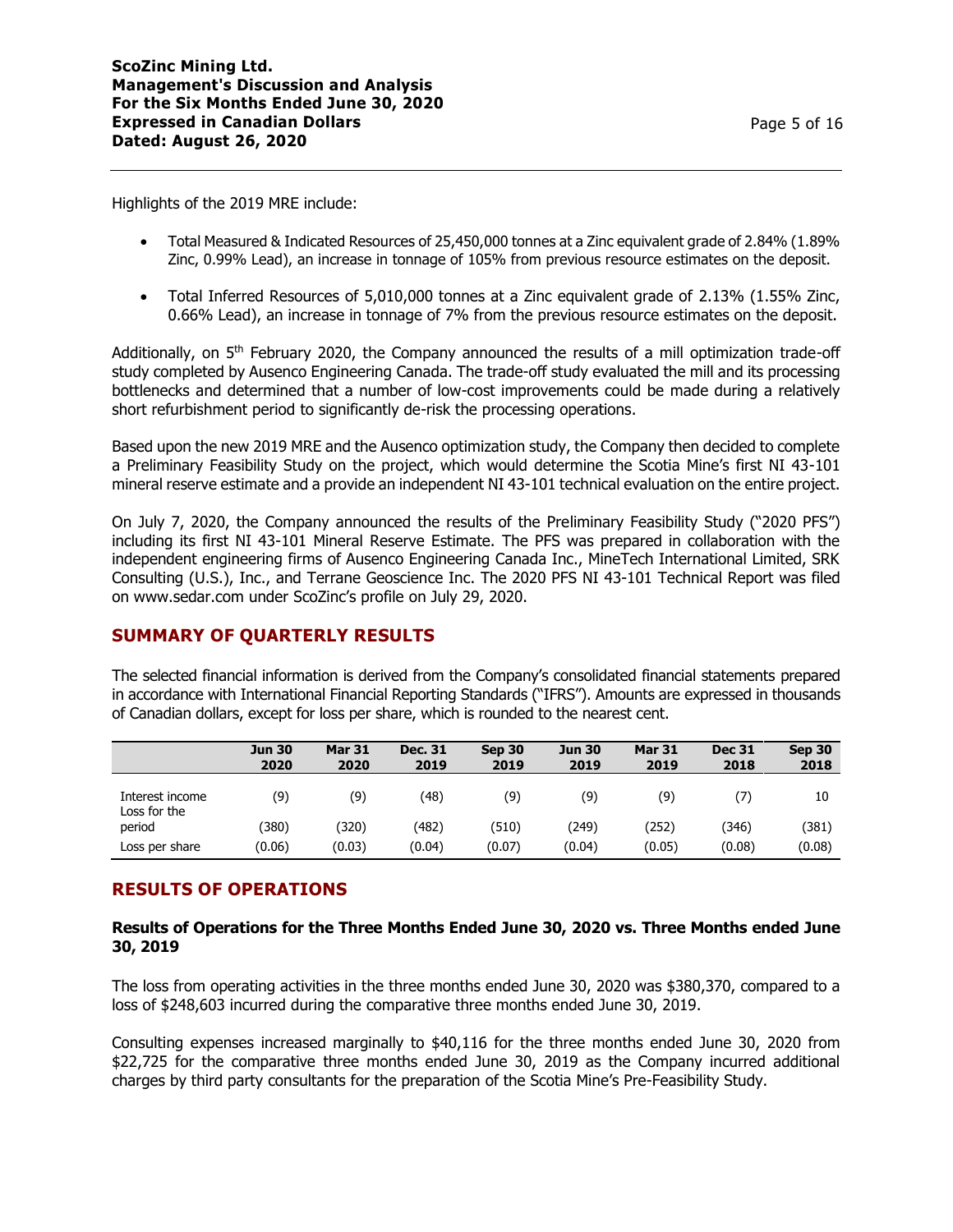Legal and accounting fees decreased to \$31,789 for the three months ended June 30, 2020 from \$34,664, for the three months ended June 30, 2019, driven by a reduced utilization of general corporate counsel, and a reduction in outsourced accounting services.

Salaries and benefits increased by \$28,567 over the comparative three months ended June 30, 2019 to \$126,511 from \$97,944 due the preparation of the Scotia Mine's Pre-Feasibility Study.

Office and general increased to \$51,200 for the three months ended June 30, 2020 from \$24,536 for the three months ended June 30, 2019, driven by the cyclical nature of general and consumable expenditures including increased insurance premiums.

Share-based payments expense increased to \$22,831 during the three months ended June 30, 2020 from \$nil expensed during the three months ended June 30, 2019, reflective of the graded recognition of the value of stock options granted to new and existing officers and directors during current and prior periods. There were no grants in the comparative period.

Interest income declined marginally from \$9,133 in the comparative period to \$8,842 during the current period, driven by an interest adjustment on the Company's remediation and water bonds.

Overall the Company experienced an increase in in operational expenditures over the comparative three months ended June 30, 2019 due to the Scotia Mine Pre-Feasibility Study and care and maintenance activities on the mine site. As the Company moves toward a commercial production decision at the Scotia Mine, salaries, operational costs and use of third party consultants will increase.

### **Results of Operations for the Six Months Ended June 30, 2020 vs. Six Months ended June 30, 2019**

The loss from operating activities in the six months ended June 30, 2020 was \$700,372, compared to a loss of \$500,144 incurred during the comparative six months ended June 30, 2019.

Consulting expenses increased marginally to \$70,949 for the six months ended June 30, 2020 from \$47,069 for the comparative six months ended June 30, 2019 as the Company incurred additional charges for third party consultants working on the Pre-Feasibility Study.

Legal and accounting fees decreased to \$49,946 for the six months ended June 30, 2020 from \$64,245, for the six months ended June 30, 2019, driven by a reduced utilization of general corporate counsel, and a reduction in outsourced accounting services.

Salaries and benefits increased by \$190,348 over the comparative six months ended June 30, 2019 to \$398,599 from \$208,251 due an increase in utilization of staff on the mine site.

Office and general increased to \$115,252 for the six months ended June 30, 2020 from \$62,113 for the six months ended June 30, 2019, driven by the cyclical nature of general and consumable expenditures.

Share-based payments expense increased to \$46,867 during the six months ended June 30, 2020 from \$3,745 expensed during the six months ended June 30, 2019, reflective of the graded recognition of the value of stock options granted to new and existing officers and directors during current and prior periods. There were no grants in the comparative period, with a small residual vesting charge from a previous grant.

Interest income declined marginally from \$18,193 in the comparative period to \$17,877 during the current period, driven by an interest adjustment on the Company's remediation and water bonds.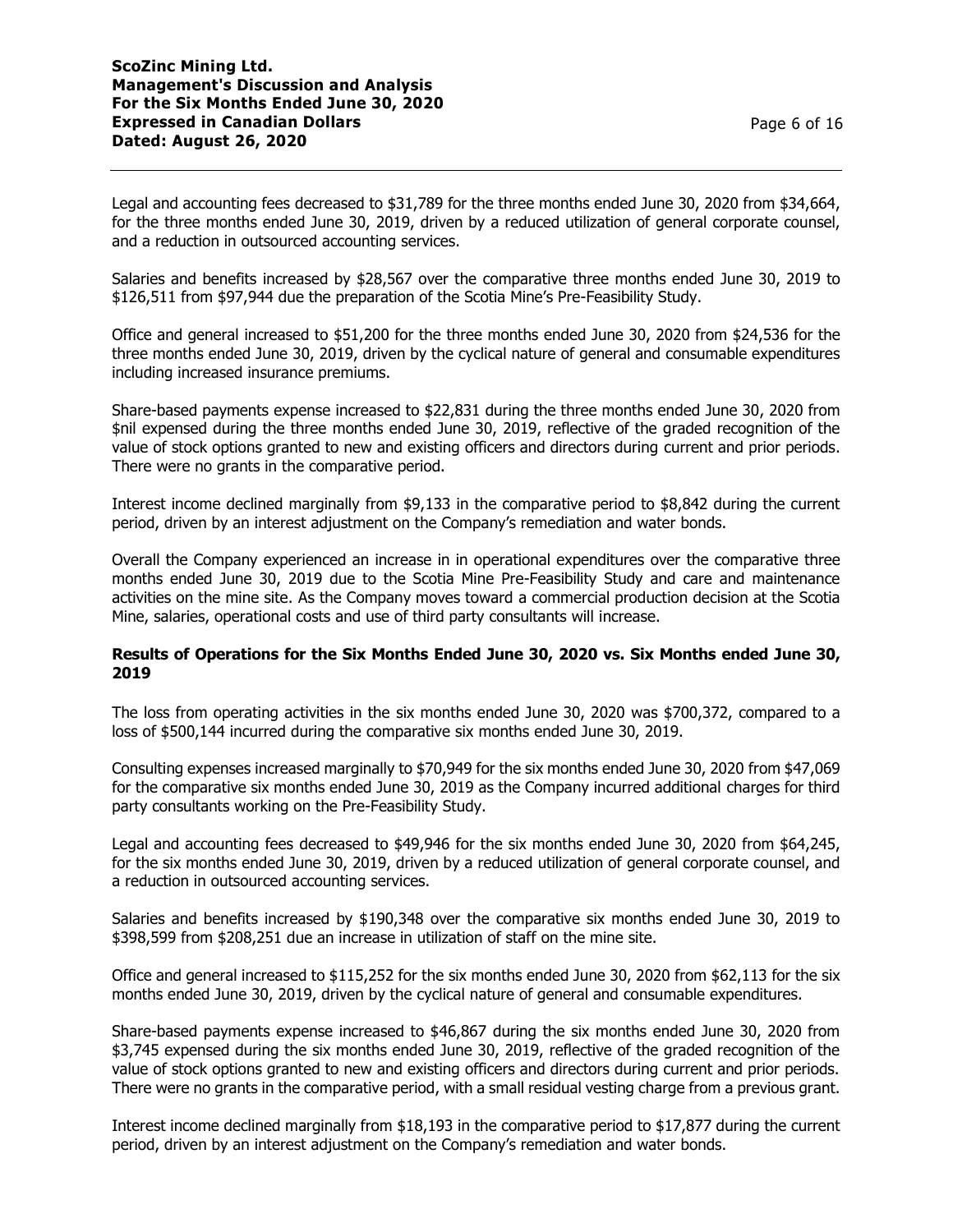During the six months ended June 30, 2020, the Company the Company issued 150,000 common shares (ascribed a fair value of \$66,000) to the Company's former CEO to settle \$197,190 in accrued liabilities owed to the former CEO resulting in a gain on settlement of debt of \$131,190 recognized on the Company's statement of loss on comprehensive loss.

Overall the Company experienced an increase in in operational expenditures over the comparative six months ended June 30, 2019. As the Company moves toward a commercial production decision at the Scotia Mine, salaries, operational costs and use of third party consultants will increase.

# **LIQUIDITY AND CAPITAL RESOURCES**

The Company's significant assets consist of cash, property, plant and equipment, and exploration and evaluation assets associated with ScoZinc's projects.

As at June 30, 2020 the Company reported working capital of \$297,654 (December 31, 2019 –\$198,556). Working capital is defined as current assets minus current liabilities. Working capital calculations or changes are not measures of financial performance, nor do they have standardized meanings, under IFRS. Readers are cautioned that this calculation may differ among companies and analysts and therefore may not be directly comparable. Management believes that disclosure of the Company's working capital is of value to assess the available capital resources of the Company at a reporting period end.

The Company has sufficient liquidity to fund operational expenses for all of 2020, but insufficient to commence commercial production at the Scotia Mine. Additional liquidity will be required and is currently under negotiation. The timing and ability of the Company to meet future needs will depend on the liquidity of the financial markets as well as the acceptance of investors to finance resource-based junior companies, in addition to the results of the Company's exploration programs. The ability of the Company to carry out its planned business objectives is dependent on its ability to raise adequate financing from lenders, shareholders and other investors and/or generate operating profitability and positive cash flow. There can be no assurances that the Company will continue to obtain the additional financial resources necessary and/or achieve profitability or positive cash flows. If the Company is unable to obtain adequate financing, the Company will be required to curtail operations, and development activities and there would be significant uncertainty whether the Company would continue as a going concern and realize its assets and settle its liabilities and commitments in the normal course of business.

These factors indicate the existence of material uncertainties that may cast significant doubt on the ability of the Company to continue as a going concern, as disclosed in Note 1 of the Company's consolidated financial statements.

On May 29, 2020, the Company closed a third and final tranche of a non-brokered private placement of units of the Company ("Units"), with previous tranches having been closed on April 22, 2020 and May 22, 2020. The aggregate gross proceeds of the private placement was \$1,150,000 based on the issuance of 3,833,333 Units at a price of \$0.30 per Unit. Each Unit consists of one common share of the Company and a common share purchase warrant (a "Warrant"). Each full Warrant is exercisable into a common share at a price of \$0.50 per common share for a period of twenty-four months from the date of issue.

In connection with the private placement the Company paid cash finder's fees of \$18,759 and issued 62,531 compensation warrants as share issue costs, with each compensation warrant having the same terms as the Warrants issued as part of a Unit.

Directors, officers and other insiders of the Company subscribed 1,256,620 Units, for gross proceeds of \$376,986.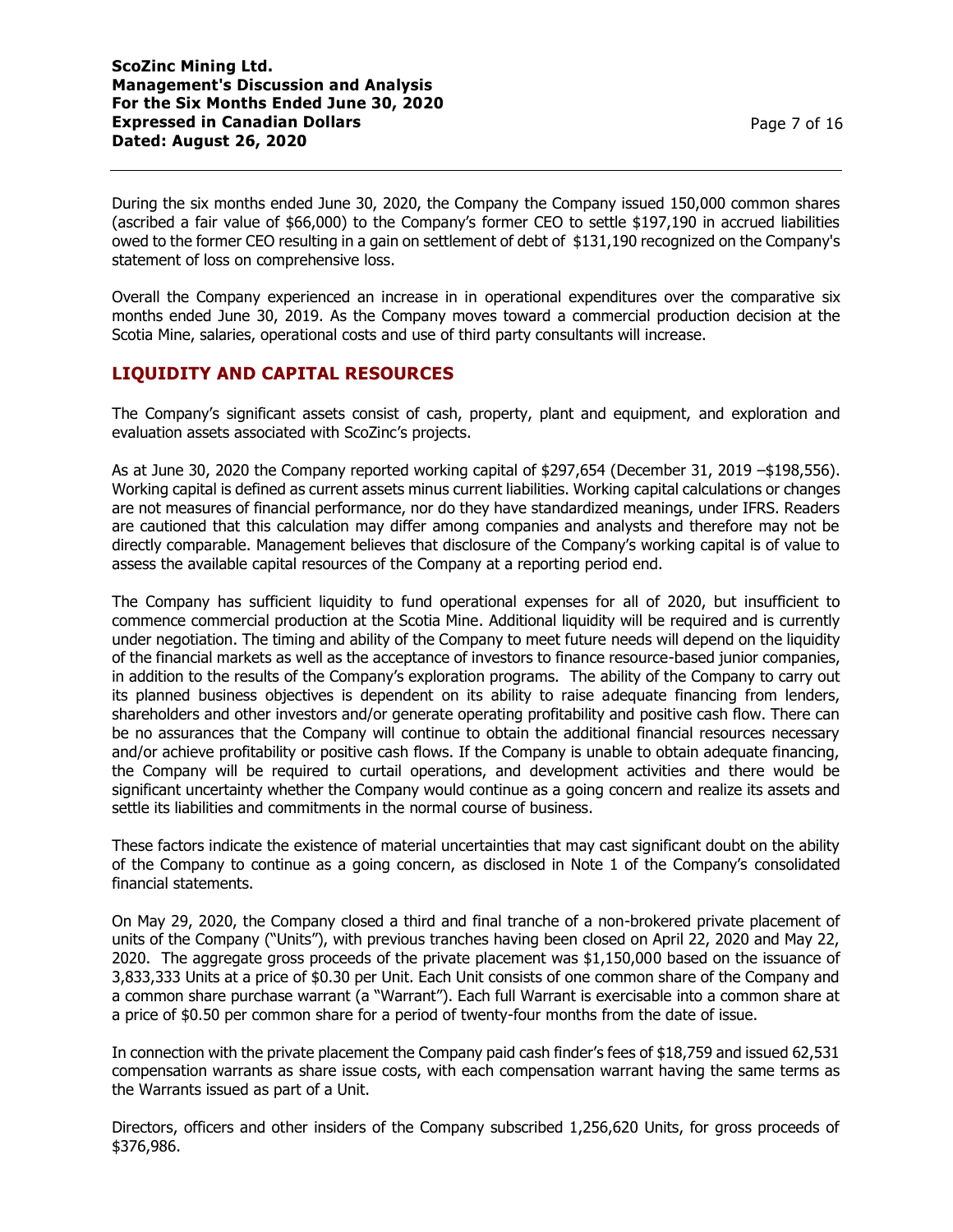In May 2020, the Company benefitted from a \$40,000 Government of Canada Covid-19 "Canada Emergency Business Account" loan, administered by the Royal Bank of Canada. The proceeds of the loan are interest free until December 31, 2022 with a 25% balance forgiveness if repaid by that date.

As of the date of this document, the Company's financial instruments consist of cash, amounts receivable, cash held for reclamation, accounts payable and accrued liabilities, and amounts due to related parties.

# **RISK FACTORS**

The operations of the Company may require licenses and permits from various local, provincial, and federal governmental authorities. There can be no assurance that the Company will be able to obtain all necessary licenses and permits that may be required to carry out mineral exploration, development, or mining operations at its project.

Even if the Company's exploration programs are successful, factors beyond the control of the Company may affect the marketability of any minerals discovered. The prices of mineral have historically fluctuated widely and are affected by numerous factors beyond the Company's control, including international, economic and political trends, geopolitical conflicts, expectations for inflation, currency exchange fluctuations, interest rates, global or regional consumption patterns, speculative activities, and worldwide production levels. The effect of these factors cannot accurately be predicted.

### **Risk Management Framework**

The Board of Directors has overall responsibility for the establishment and oversight of the Company's risk management framework and while retaining ultimate responsibility for them, it has delegated the authority for designing policies and systems that ensure the effective execution of the objectives and policies to the Company's finance function.

(a) Market Risk

Market risk is the risk that changes in market prices will affect the fair value of future cash flows of a financial instrument. Market prices are comprised of three types of risk for the Company: currency risk, interest rate risk, and commodity price risk.

### Currency Risk

Currency risk is the risk that fluctuation in exchange rates between the Canadian dollar or other foreign currencies will affect the Company's financial results. The Company's operations and financing activities are conducted primarily in Canadian dollars and as a result, it is not currently exposed to significant foreign currency risk. However, the Company may be exposed to currency risk in the future as the prices for the metals produced by the Company's Scotia Mine, which is currently in care-andmaintenance, are sold throughout the world based principally upon the United States dollar price. The appreciation of the Canadian dollar against the United States dollar may reduce the Company's future revenues relative to the costs at the Company's operations, making such operations less profitable. As a result, currency fluctuations may affect its future operations, operating results, and cash flows when the Scotia Mine is restarted.

### Interest Rate Risk

Interest rate risk is the risk that the fair value of future cash flows of a financial instrument will fluctuate because of changes in the market interest rates. The Company is exposed to interest risk arising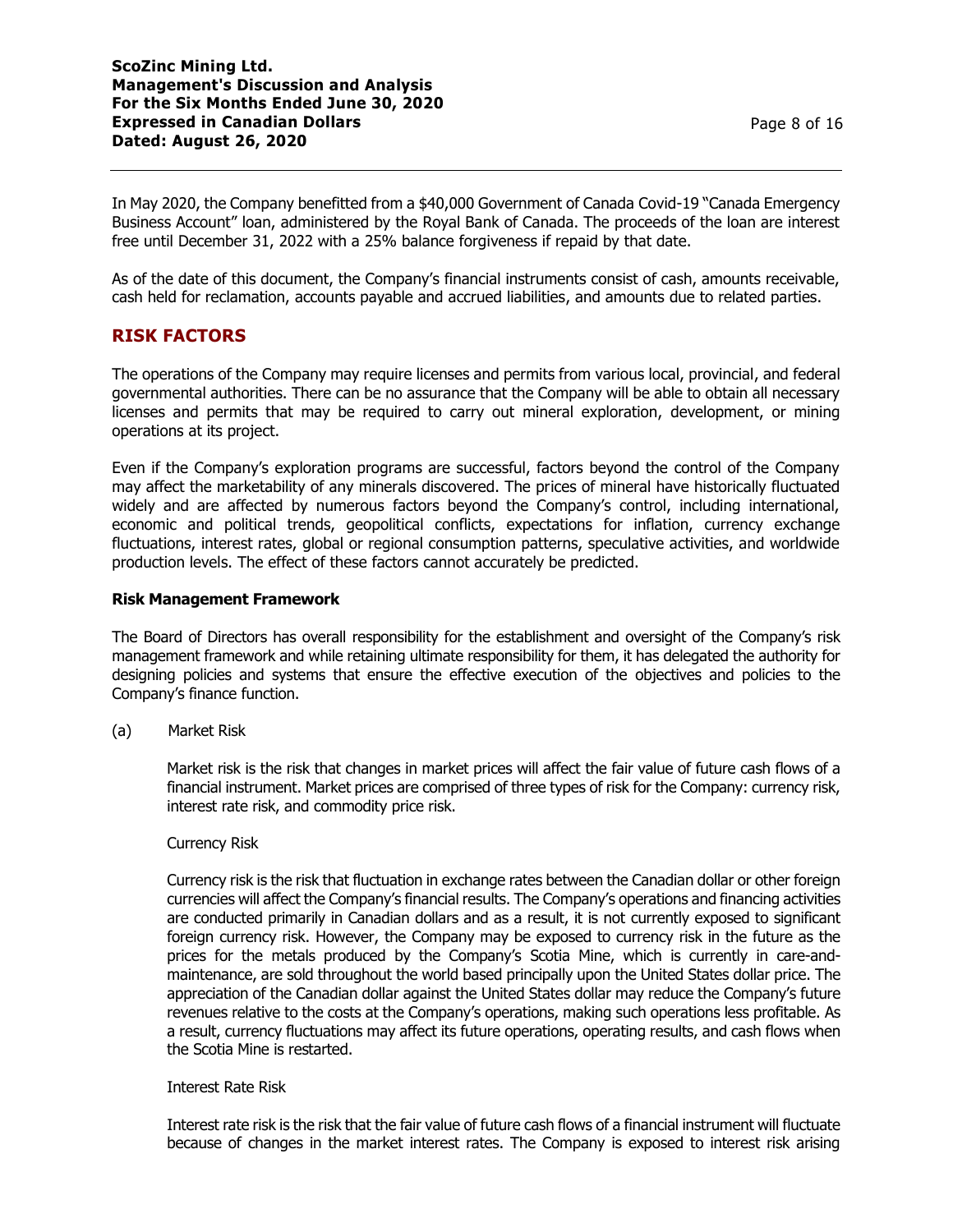primarily from its cash held mainly in short-term interest bearing accounts with Canadian chartered banks. The impact of a change in interest rates is not significant.

Commodity Price Risk

The success of the Company's Scotia Mine and its other prospects will be primarily dependent on the future price of zinc and lead. Metal prices have historically been subject to significant price fluctuation. No assurance may be given that metal prices will remain stable and significant reductions or volatility in metal prices may have an adverse effect on the Company's business, including the economic attractiveness of the Company's projects, the Company's ability to obtain financing and the amount of the Company's revenue or profit or loss. Significant price fluctuations over short periods of time may be generated by numerous factors beyond the control of the Company, including domestic and international economic and political trends, expectations of inflation, currency exchange fluctuations, interest rates, global or regional consumption patterns, speculative activities, and increases or decreases in production due to improved mining and production methods. The Company does not currently have an operating mine and does not have any derivative commodity contracts or other commodity based risks in respect of operations.

(b) Credit Risk

Credit risk is the risk of an unexpected loss if a third party to a financial instrument fails to meet its contractual obligations. To minimize credit risk, cash is deposited in a Canadian chartered bank and may be redeemed on demand and cash held for reclamation is held by government authorities where credit risk is minimal. Amounts receivable primarily consists of GST/HST refunds amounting to \$113,218 from the Canadian government. The Company monitors the collectability of its amounts receivable and has not had difficulty collecting amounts receivable. Consequently, management considers credit risk to be minimal.

(c) Liquidity Risk

Liquidity risk is the risk that the Company will encounter difficulty in meeting the obligations associated with its financial liabilities that are settled by delivering cash or another financial asset. The Company's approach to managing liquidity is to ensure, as far as possible, that it will always have sufficient liquidity to meet its liabilities when due, under both normal and stressed conditions, without incurring unacceptable losses. The Company reviews its expenditure budgets against actual expenditures routinely to ensure there is sufficient working capital to discharge all financial obligations.

## **OFF BALANCE SHEET ARRANGEMENTS**

The Company has no off-balance sheet arrangements as of the date of this document.

## **CONTINGENCY**

Due to the worldwide COVID-19 outbreak, material uncertainties may come into existence that could influence management's going concern assumption. Management cannot accurately predict the future impact COVID-19 may have on:

- Global metal prices;
- The severity and the length of potential measures taken by governments to manage the spread of the virus and their effect on labour availability and supply lines;
- Availability of essential supplies;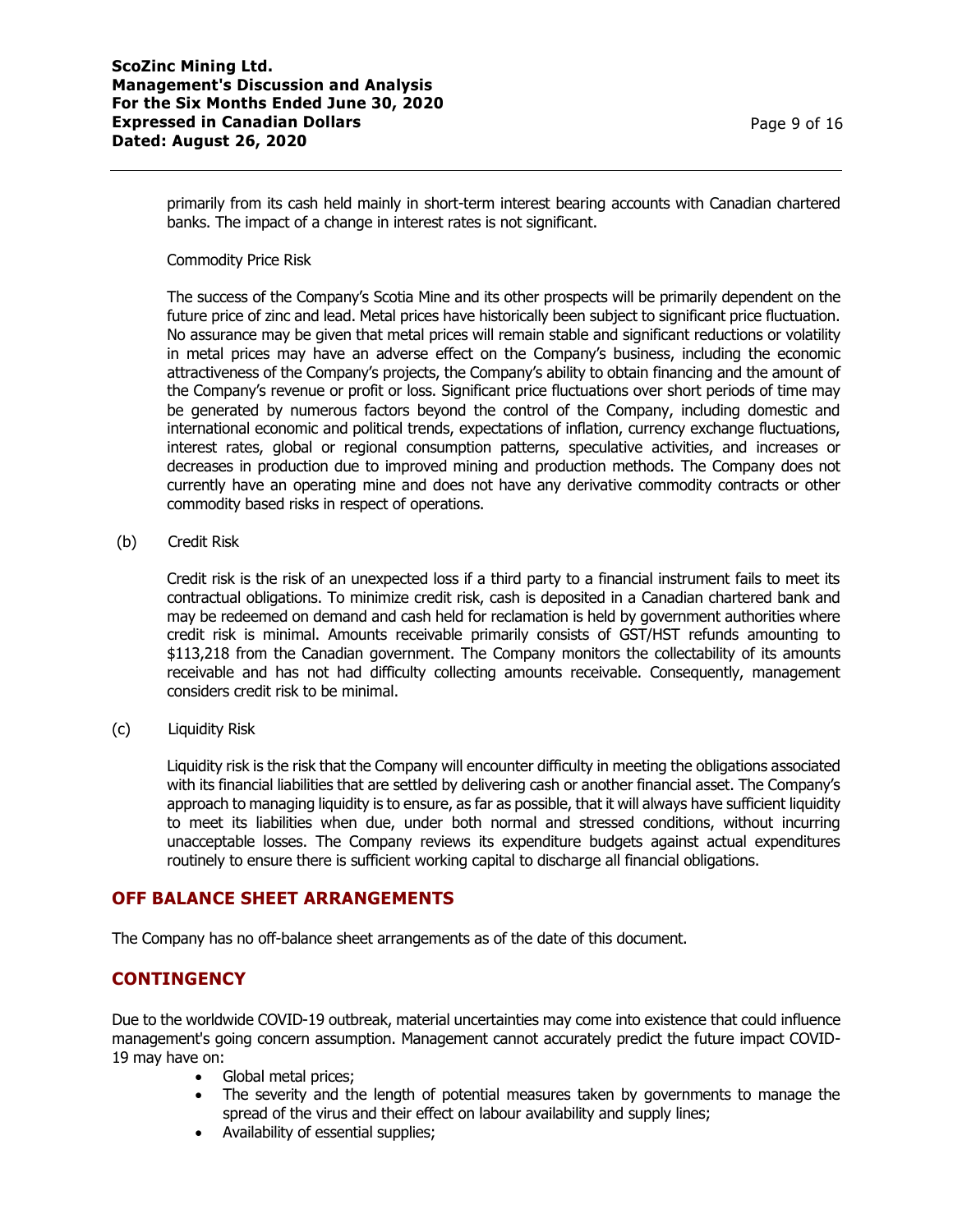- Purchasing power of the Canadian dollar; and
- Ability to obtain funding.

At the date of the approval of these consolidated financial statements, the Canadian government has not introduced measures which impede the activities of the Company. Management believes the business will continue and accordingly, the current situation bears no impact on management's going concern assumption. However, it is not possible to reliably estimate the length and severity of these developments and the impact on the financial results and condition of the Company in future periods.

The outbreak of the novel strain of coronavirus, specifically identified as "COVID-19", has resulted in governments worldwide enacting emergency measures to combat the spread of the virus. These measures, which include the implementation of travel bans, self-imposed quarantine periods and social distancing, have caused material disruption to businesses globally resulting in an economic slowdown. Global equity markets have experienced significant volatility and weakness. Governments and central banks have reacted with significant monetary and fiscal interventions designed to stabilize economic conditions. The duration and impact of the COVID-19 outbreak is unknown at this time, as is the efficacy of the government and central bank interventions. It is not possible to reliably estimate the length and severity of these developments and the impact on the financial results and condition of the Company and its operating subsidiaries in future periods, however the impact of the pandemic could impact the Company's ability to obtain financing to fund our planned activities.

# **DECOMMISSIONING LIABILITY**

The Company is required to make reclamation deposits in respect of its expected rehabilitation obligations as set out below.

The Company has agreed with the Province of Nova Scotia (Department of Natural Resources) to remediate the ScoZinc mine facility to an agreed status at the end of the mining operations at the site; as a result the Company is required to make reclamation deposits in respect of this obligation. As at June 30, 2020, a  $$2,890,669$  (December 31, 2019 –  $$2,874,286$ ) cash bond, including accrued interest, is posted with the Province of Nova Scotia.

In addition, the Company has a reclamation bond with the Nova Scotia Department of Environment for \$190,381 (December 31, 2019 – \$189,330), including accrued interest, which is required to address the potential replacement of domestic water supplies that could potentially be downgraded by mining operations.

Nova Scotia Business Inc. holds a reclamation bond in the amount of \$100,000 (December 31, 2019 - \$100,000) in relation to the land, which the Company leases from the organization in Sheet Harbour. The bond will be held until the current lease agreement expires on April 1, 2028.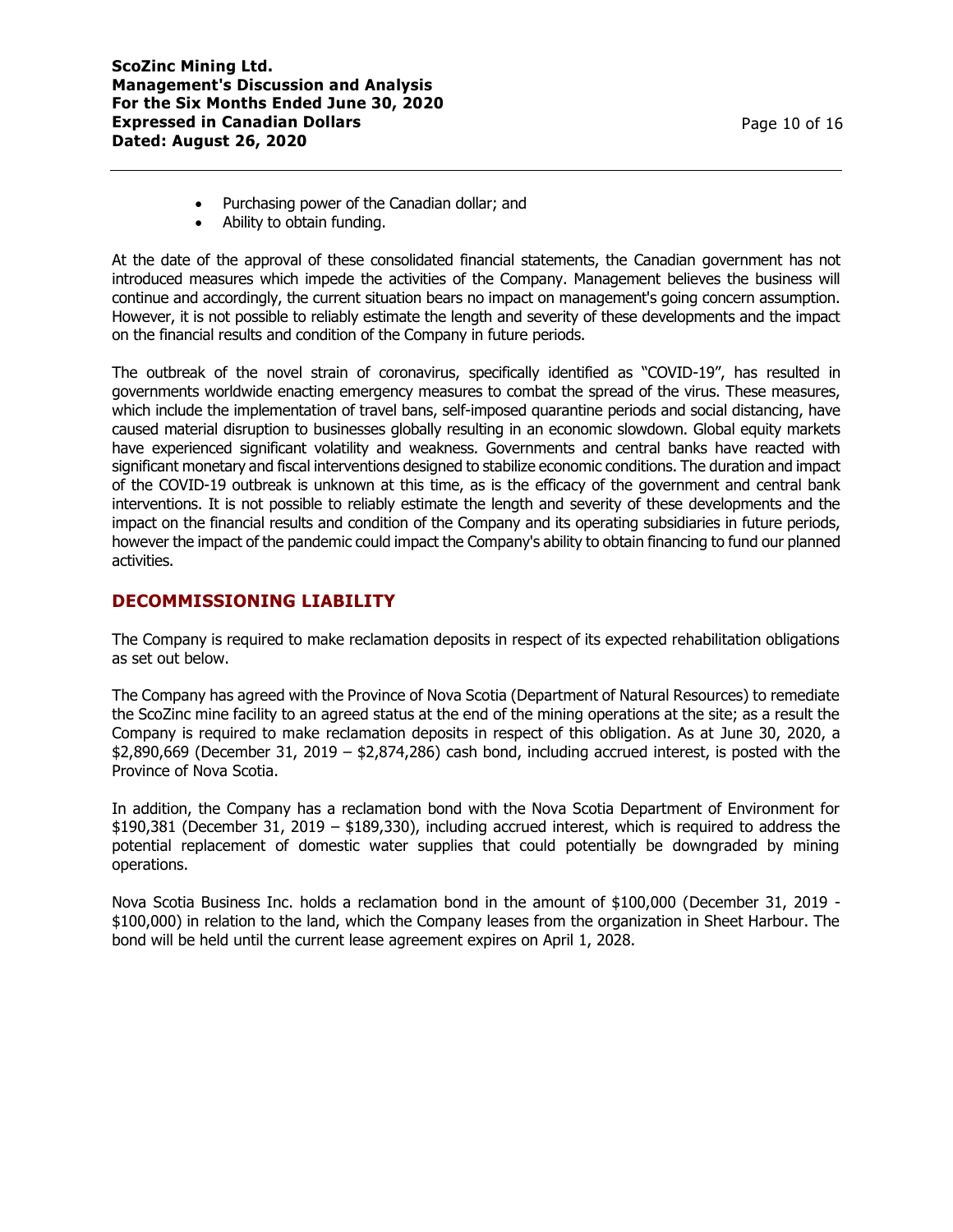## **SHARE CAPITAL**

As at the date of this MD&A, the Company had the following securities issued and outstanding:

| Common shares: | 14,084,794 |                                                                                                               |
|----------------|------------|---------------------------------------------------------------------------------------------------------------|
| Stock options  | 915,000    | Exercisable at a price between $$0.45 - $1.35$<br>per option, of which 693,167 are vested and<br>exercisable. |
| Warrants       | 8,232,864  | Exercisable at a price between \$0.50 and \$1.50                                                              |

# **DISCLOSURE CONTROLS AND PROCEDURES**

Management has established processes, which are in place to provide them sufficient knowledge to support management representations that they have exercised reasonable diligence that:

- (i) the consolidated financial statements do not contain any untrue statement of material fact or omit to state a material fact required to be stated or that is necessary to make a statement not misleading in light of the circumstances under which it is made, as of the date of and for the periods presented by the consolidated financial statements; and
- (ii) the consolidated financial statements fairly present in all material respects the financial condition, results of operations and cash flows of the Company, as of the date of and for the periods presented by the consolidated financial statements.

In contrast to the certificate required under National Instrument 52-109 Certification of Disclosure in Issuers' Annual and Interim Filings ("NI 52-109"), the Company utilizes the Venture Issuer Basic Certificate which does not include representations relating to the establishment and maintenance of disclosure controls and procedures ("DC&P") and internal controls over financial reporting ("ICFR"), as defined in NI 52-109. In particular, the certifying officers filing the Certificate are not making any representations relating to the establishment and maintenance of:

- (i) controls and other procedures designed to provide reasonable assurance that information required to be disclosed by the issuer in its annual filings, interim filings or other reports filed or submitted under securities legislation is recorded, processed, summarized and reported within the time periods specified in securities legislation; and
- (ii) a process to provide reasonable assurance regarding the reliability of financial reporting and the preparation of financial statements for external purposes in accordance with the issuer's GAAP.

The Company's certifying officers are responsible for ensuring that processes are in place to provide them with sufficient knowledge to support the representations they are making in this certificate. Investors should be aware that inherent limitations on the ability of certifying officers of a venture issuer to design and implement on a cost effective basis DC&P and ICFR as defined in NI 52-109 may result in additional risks to the quality, reliability, transparency and timeliness of interim and annual filings and other reports provided under securities legislation.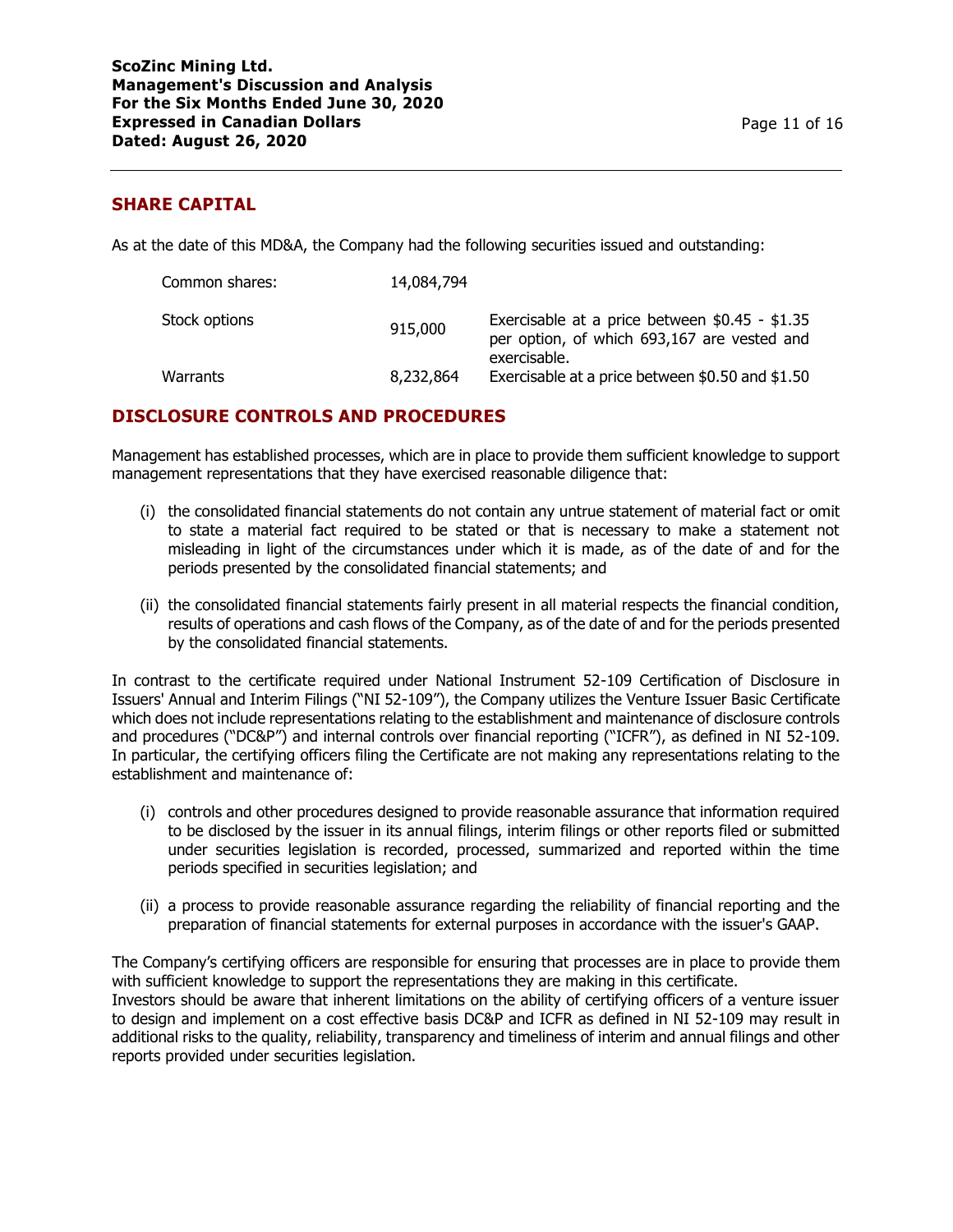# **MANAGEMENT'S RESPONSIBILITY FOR FINANCIAL INFORMATION**

The Company's consolidated financial statements are the responsibility of the Company's management and have been approved by the Board of Directors. The consolidated financial statements were prepared by the Company's management in accordance with International Financial Reporting Standards. The consolidated financial statements include certain amounts based on the use of estimates and assumptions. Management has established these amounts in a reasonable manner, in order to ensure that the consolidated financial statements are presented fairly in all material respects.

### **CURRENT GLOBAL FINANCIAL CONDITIONS AND TRENDS**

Securities of mining and mineral exploration companies, including the common shares of the Company, have experienced substantial volatility in the past, often based on factors unrelated to the financial performance or prospects of the companies involved. These factors include macroeconomic developments in Canada and globally, and market perceptions of the attractiveness of particular industries. The price of the securities of the Company is also significantly affected by short-term changes in commodity prices, base metal prices or other mineral prices, currency exchange fluctuation and the political environment in the countries in which the Company does business. As of June 30, 2020, the global economy continues to be in a period of significant volatility, in large part due to Asian, European, and American economic concerns and the Global pandemic that have impacted global economic growth, although the zinc market continues to be volatile, the favourable movement in the Canadian dollar relative to the US dollar has served to mitigate the volatility for domestic projects.

## **POTENTIAL DILUTION**

The issue of common shares of the Company upon the exercise of stock options and/or the warrants will dilute the ownership interest of the Company's current shareholders. The Company may also issue additional options and warrants or additional common shares from time to time in the future. If it does so, the ownership interest of the Company's then current shareholders could also be diluted.

### **DEPENDENCE ON KEY PERSONNEL**

The Company's business and operations are dependent on retaining the services of a small number of key personnel. The success of the Company is, and will continue to be, to a significant extent, dependent on the expertise and experience of these people. The loss of one or more of these key people could have a materially adverse effect on the Company. The Company does not maintain insurance on any of its key people.

## **TRANSACTIONS WITH RELATED PARTIES**

All transactions with related parties have occurred in the normal course of operations and are measured at the exchange amount, which is the amount of consideration established and agreed to by the related parties. Except as noted, amounts with related parties are non-interest bearing, unsecured, payable on demand and have arisen from the provision of services and expense reimbursements described.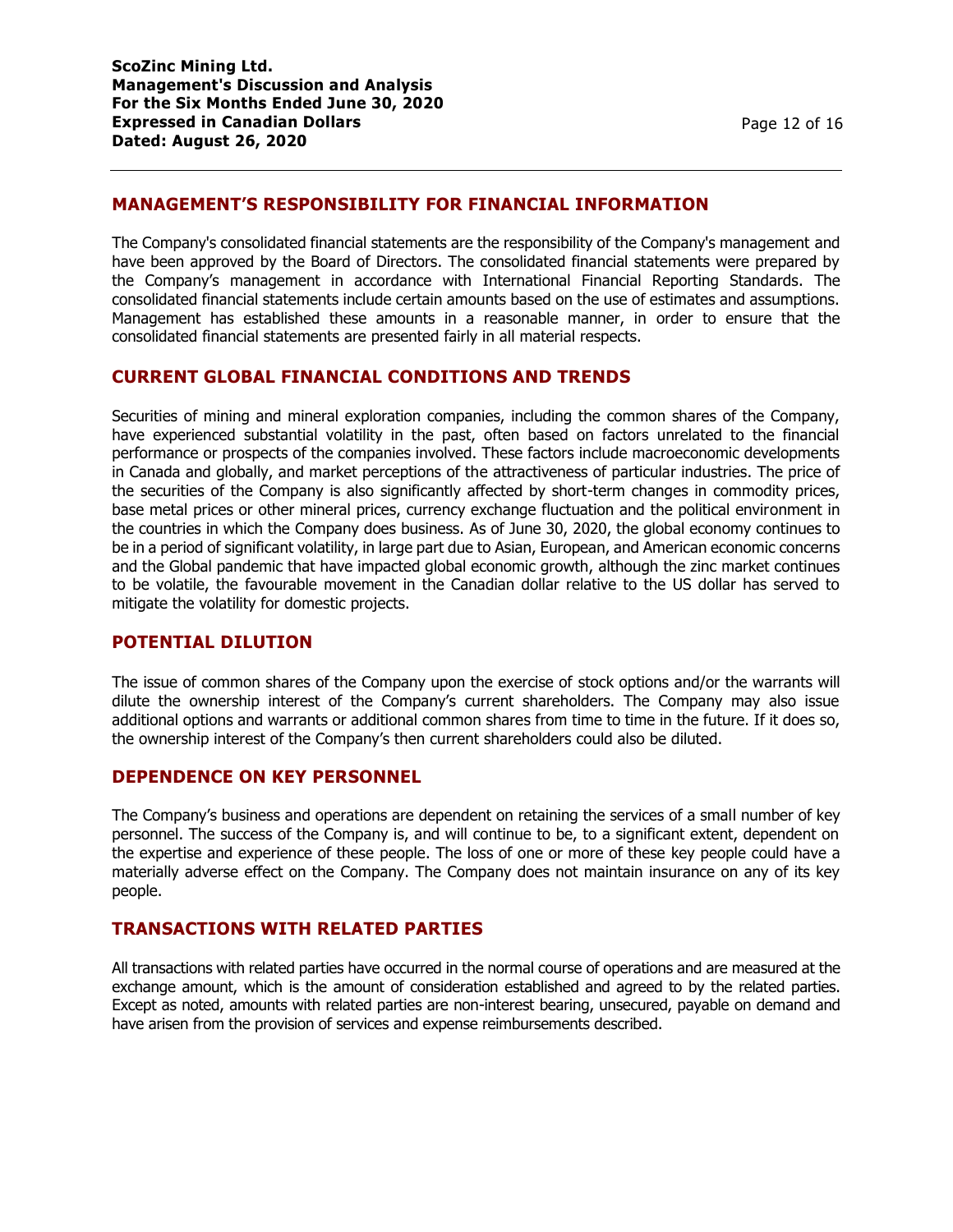#### **Key Management Personnel Compensation**

Management and key personnel compensation is as follows:

| <b>Current Board of Directors,</b><br><b>Officers and Key Management</b><br><b>Personnel</b> | <b>Six Months</b><br><b>Ended</b><br>June 30, 2020 |         | <b>Six Months</b><br><b>Ended</b><br>June 30, 2019 |
|----------------------------------------------------------------------------------------------|----------------------------------------------------|---------|----------------------------------------------------|
| Victor Lazarovici - Director                                                                 |                                                    | nil     | 12,500                                             |
| Louis G. Montpellier - Former Director                                                       |                                                    | nil     | 12,500                                             |
| Christopher Hopkins - Director                                                               |                                                    | nil     | 12,500                                             |
| Michael Surratt - Director                                                                   |                                                    | nil     | 12,500                                             |
| Mark Billings - Director                                                                     |                                                    | nil     | Nil                                                |
| Ashwath Mehra -Director                                                                      |                                                    | nil     | Nil                                                |
| Joe Ringwald - Former CEO                                                                    |                                                    | nil     | 43,931                                             |
| Mark Haywood - Current CEO                                                                   |                                                    | 93,333  | Nil                                                |
| Robert Suttie - Chief Financial Officer                                                      |                                                    | 15,000  | 15,000                                             |
| Share-based Compensation                                                                     |                                                    | 64,586  | Nil                                                |
| <b>Totals</b>                                                                                |                                                    | 172,919 | 108,931                                            |

Transactions with key management personnel comprise compensation of key management personnel as follows:

During the three and six months ended June 30, 2020, the Company expensed \$7,518 and \$24,123, respectively (three and six months ended June 30, 2019 - \$22,401 and \$47,144, respectively) to Marrelli Support Services Inc. ("Marrelli Support") and DSA Corporate Services Inc. (the "DSA"), together known as the "Marrelli Group" for:

- (i) Robert D.B. Suttie, President of Marrelli Support, to act as Chief Financial Officer ("CFO") of the Company;
- (ii) Bookkeeping and office support services;
- (iii) Regulatory filing services; and
- (iv) Corporate secretarial services.

Marrelli Support is also reimbursed for out of pocket expenses.

As at June 30, 2020, amounts due to related parties totaled \$59,468 (December 31, 2019 - \$52,768) pertaining to amounts payable for key management remuneration, director's fees, support services from the Marrelli Group, and reimbursement of expenses paid on behalf of the Company.

See also note 11(b) of the Company's June 30, 2020 condensed interim consolidated financial statements.

The above noted transactions are in the normal course of business and are measured at the exchange amount, as agreed to by the parties, and approved by the Board of Directors in strict adherence to conflict of interest laws and regulations.

## **PROPOSED TRANSACTIONS**

There is no imminent decision by the Board of Directors of the Company with respect to any transaction beyond what is contemplated in this document.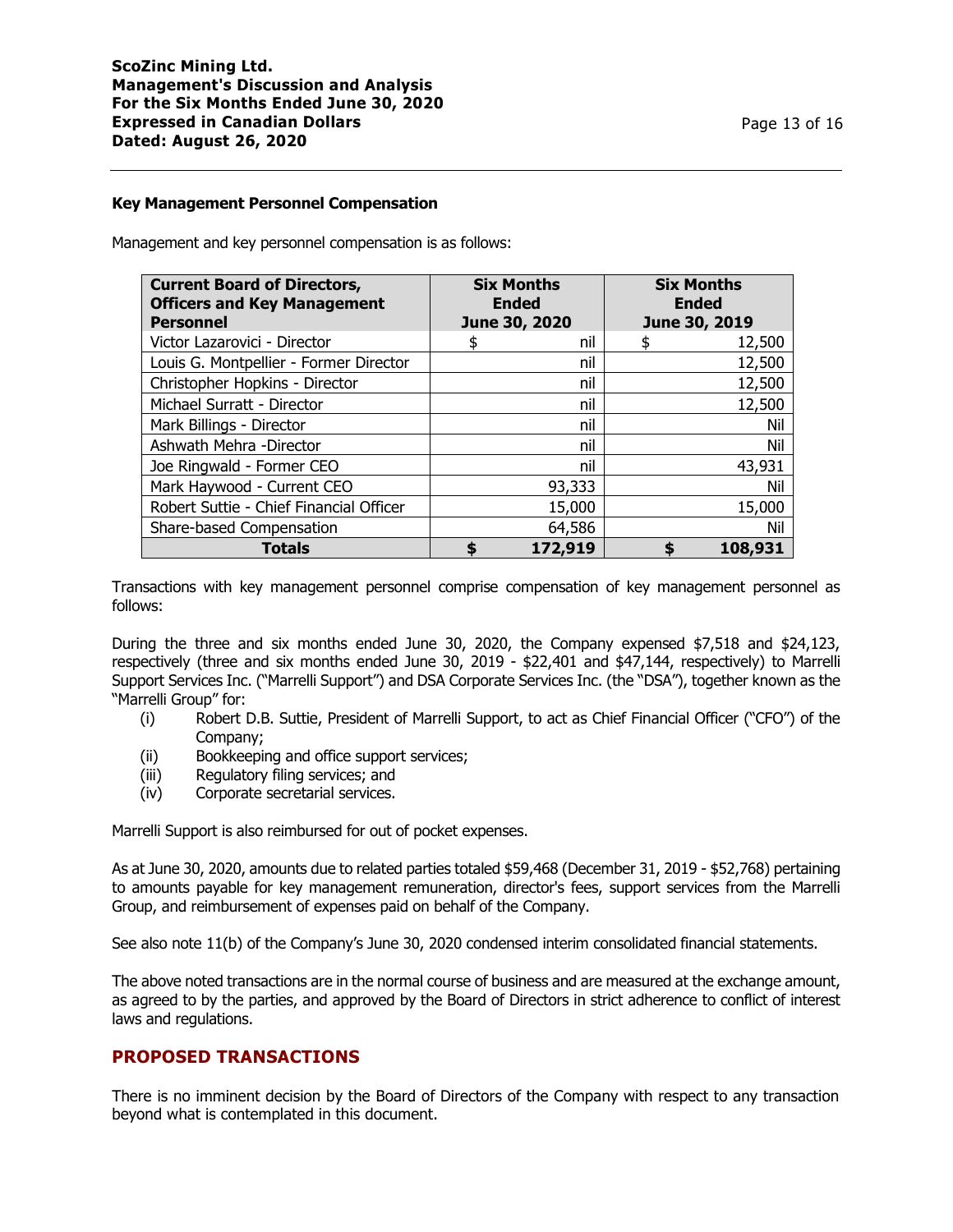# **EVENTS OCCURING AFTER THE REPORTING DATE**

There are no reportable events occurring after the reporting date which have not been reflected in this document.

# **CRITICAL ACCOUNTING POLICIES AND ESTIMATES**

Financial statements in conformity with IFRS require management to make estimates and assumptions that affect the reported amounts of assets and liabilities and disclosures of contingent assets and liabilities at the date of the financial statements, and the reported amounts of expenses during the reporting period. Actual results may differ from those estimates. A full description of the Company's significant accounting policies may be found in Note 3 of the Company's December 31, 2019 audited consolidated financial statements. A summary of the Company's critical accounting estimates is set out below.

### **Exploration and Evaluation Assets and Property, Plant and Equipment**

The Company reviews capitalized costs on its property interests on a periodic, or annual, basis and will determine whether any persuasive evidence exists that indicates impairment. In assessing impairment of exploration and evaluation properties, and associated property, plant and equipment, management makes certain assumptions about whether the capitalized costs are unlikely to be recovered in full from successful development or by sale.

### **Decommissioning Liability**

The Company conducts its operations in compliance with applicable laws and regulations governing protection of the environment. Reclamation and remediation obligations arise throughout the life of the Scotia Mine. The Company estimates future reclamation costs based on the level of current activity and estimates of costs required to fulfill its future obligations.

### **Share-based payments and Warrant Values**

The Company utilizes the Black-Scholes Option Pricing Model ("Black-Scholes") to estimate the fair value of stock options granted to directors, officers and employees and to estimate the fair value of warrants issued in connection with private placements. The use of Black-Scholes requires management to make various estimates and assumptions that impact the value assigned to the stock options including the forecast future volatility of the stock price, the risk-free interest rate, dividend yield and the expected life of the stock options. Any changes in these assumptions could have a material impact on the share-based payment calculation value.

## **ACCOUNTING PRONOUNCEMENTS ADOPTED DURING THE PERIOD**

### IAS 1, Presentation of Financial Statements ("IAS 1")

Amendments to IAS 1, issued in October 2018, provide clarification on the definition of material and how it should be applied. The amendments also align the definition of material across IFRS and other publications.

This standard was adopted on January 1, 2020, with no impact on the Company's condensed interim consolidated financial statements.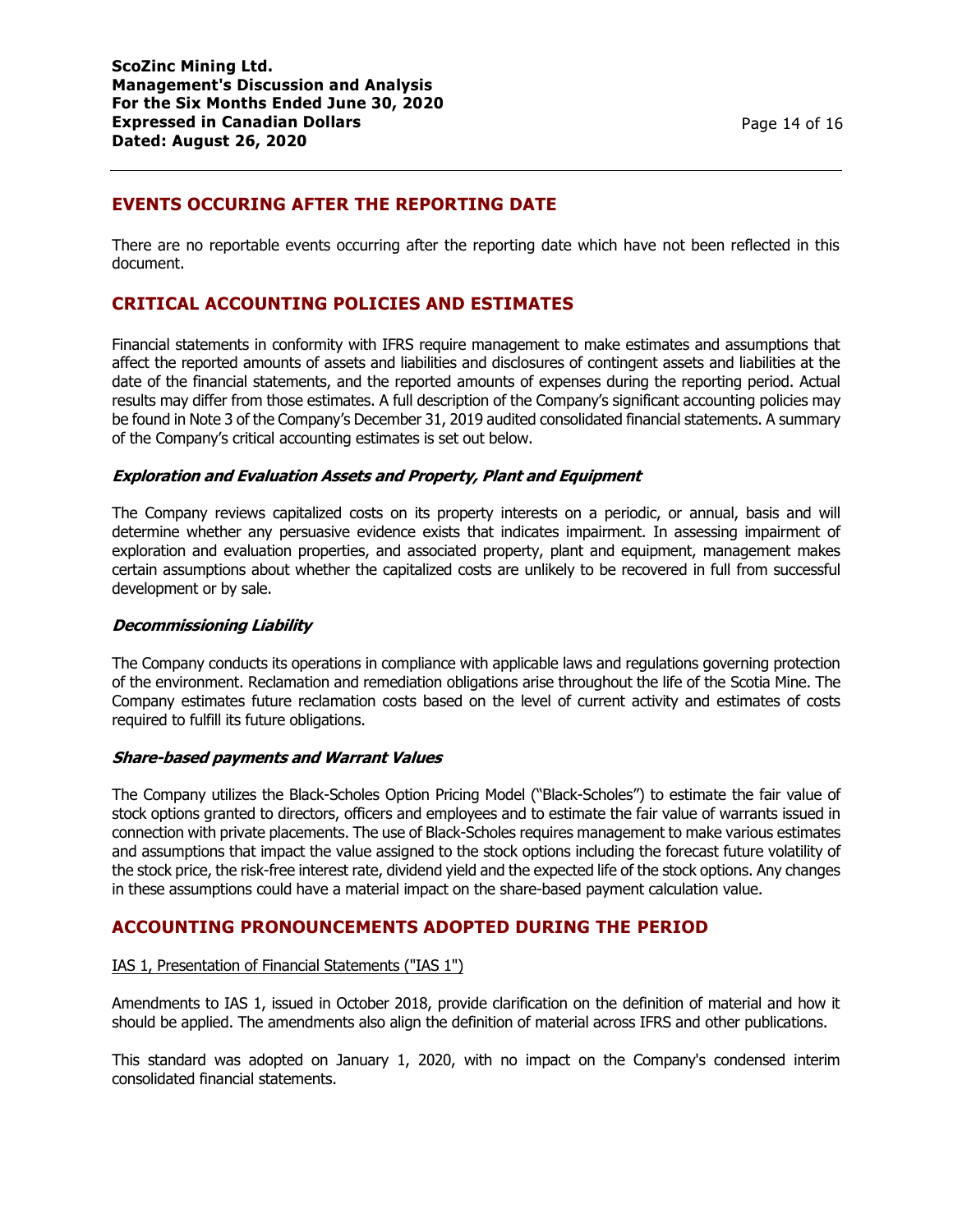#### IAS 8, Accounting Policies, Changes in Accounting Estimates and Errors ("IAS 8")

Amendments to IAS 8, issued in October 2018, provide clarification on the definition of material and how it should be applied. The amendments also align the definition of material across IFRS and other publications.

This standard was adopted on January 1, 2020, with no impact on the Company's condensed interim consolidated financial statements.

## **FINANCIAL AND OTHER INSTRUMENTS**

The carrying values of cash, amounts receivable, cash held for reclamation, accounts payable and accrued liabilities, and amounts due to related parties approximate their fair value due to the short-term nature of these instruments, or in the case of reclamation deposits, the rate of interest being applied on the funds deposited.

Other than those described above, the Company does not own, hold or have any material interest in, or liability associated with, any other financial instrument. For a full description of the Company's financial instruments, and policies utilized therein, please refer to Note 18 of the Company's December 31, 2019 audited consolidated financial statements.

## **DISCLOSURE FOR VENTURE ISSUERS WITHOUT SIGNIFICANT REVENUE**

Office and General expenses for the six months ended June 30, 2020 and 2019 are comprised of the following:

| Six Months Ended June 30,           | 2020    | 2019   |
|-------------------------------------|---------|--------|
|                                     | (\$)    | (\$)   |
| <b>Bank Charges</b>                 | 4,414   | 2,026  |
| Computer and information technology | 1,809   | 4,248  |
| Insurance                           | 42,865  | 7,193  |
| Travel                              | 3,633   | 950    |
| Property tax                        | 20,744  | 21,599 |
| <b>Utilities</b>                    | 15,212  | 16,672 |
| General                             | 26,575  | 9,425  |
|                                     | 115,252 | 62,113 |

## **ADDITIONAL INFORMATION**

Additional information relating to the Company is available on SEDAR [\(www.sedar.com\)](http://www.sedar.com/) and on the Company's website at [www.ScoZinc.com.](http://www.scozinc.com/)

## **FORWARD LOOKING STATEMENTS**

This MD&A contains forward-looking statements within the meaning of Canadian securities legislation. Forwardlooking statements include, but are not limited to, statements with respect to the closing of the Transaction, the future price of metals, the estimation of Mineral Reserves and Resources, the realization of Mineral Reserve and Resource estimates, the timing and amount of estimated future production, costs of production and capital